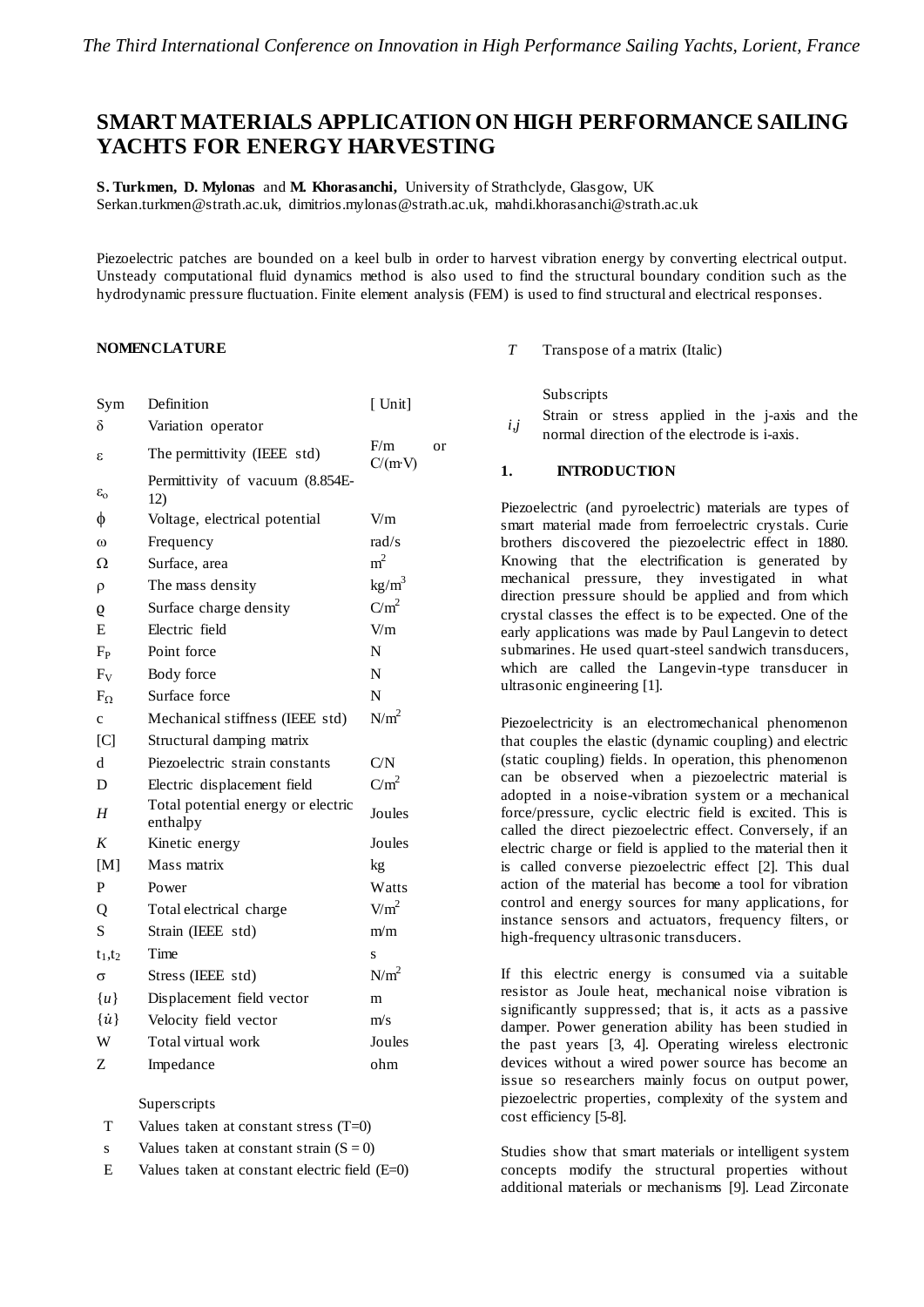Titane (PZT) is one of the piezoelectric materials that are used in both actuators and sensors. It is bonded to the surface of the base structure as a thin film or laminated [10, 11]

Applications of smart materials in sailing yachts are limited. Murayama et al. [12] and Shimada et al. [13] studied the structural health monitoring and damage detection of IACC yacht hull and keel through fiberoptic strain sensors. Shenoi et al. [14] give a review and status of smart materials use in the marine environment, and their potential for application in various fields.

In this study, the piezoelectric material PZT-5H is used to harvest the energy of the flow-induced vibration in a yacht keel. Two numerical approaches are used: computational fluid dynamics (CFD) to calculate the input excitation forces, and finite element analysis (FEM) to find structural and electrical responses. FFT analysis is done to find vortex shedding frequency (as a dominant frequency) over the keel. Estimate of output power is calculated when the piezoelectric plate is excited by a time-harmonic surface normal stress.

Piezoelectricity may be explained as a linear interaction between electrical and mechanical systems. One of the differences in piezoelectric materials, which make them smart materials, is that material properties are not constant. Their values change with external mechanical loads (stress), electric field strength and temperature. Linear interaction between mechanical and electrical systems is presented in Figure 1. It is assumed the ambient temperature does not vary significantly so thermal properties are ignored in this study. The diagram helps to understand how mechanical and electrical properties are mediated by the different material constants [1, 15]. This shows the constitutive relationships and coupling coefficients in a linearly coupled system.

Electromechanical coupling between the elastic and the electric fields is demonstrated. In this figure, the rectangles indicate the intensive variables such as forces and the circles show the extensive variables such as displacements. Thus, the piezoelectric material characteristics are the elastic, dielectric, and piezoelectric tensor components [15].

#### **2. INTERACTION BETWEEN ELECTRICAL AND MECHANICAL SYSTEMS**



Figure 1 Piezoelectric effect

In Figure 1, mechanical quantities are  $\{\sigma\}$  is the stress; {*S*} is the strain; [*c*] is the elastic stiffness matrix (forth-order tensor of elasticity coefficients); and electrical quantities are  ${E}$  is the electric field;  ${D}$  is the electric flux density vector; e is the piezoelectric tensor; [*ε*] is the dielectric matrix at constant mechanical strain, *d* is the piezoelectric strain constant matrix.

The piezoelectric strain constants  $d_{ij}$  describe how much of the electric charge flows through short circuit when the force generating strain is applied to the piezoelectric material. In the other words, it is the ratio of charge density to applied mechanical strain:

$$
d_{ij} = k_{ij} \sqrt{\varepsilon_{ii}^T s_{jj}^E}
$$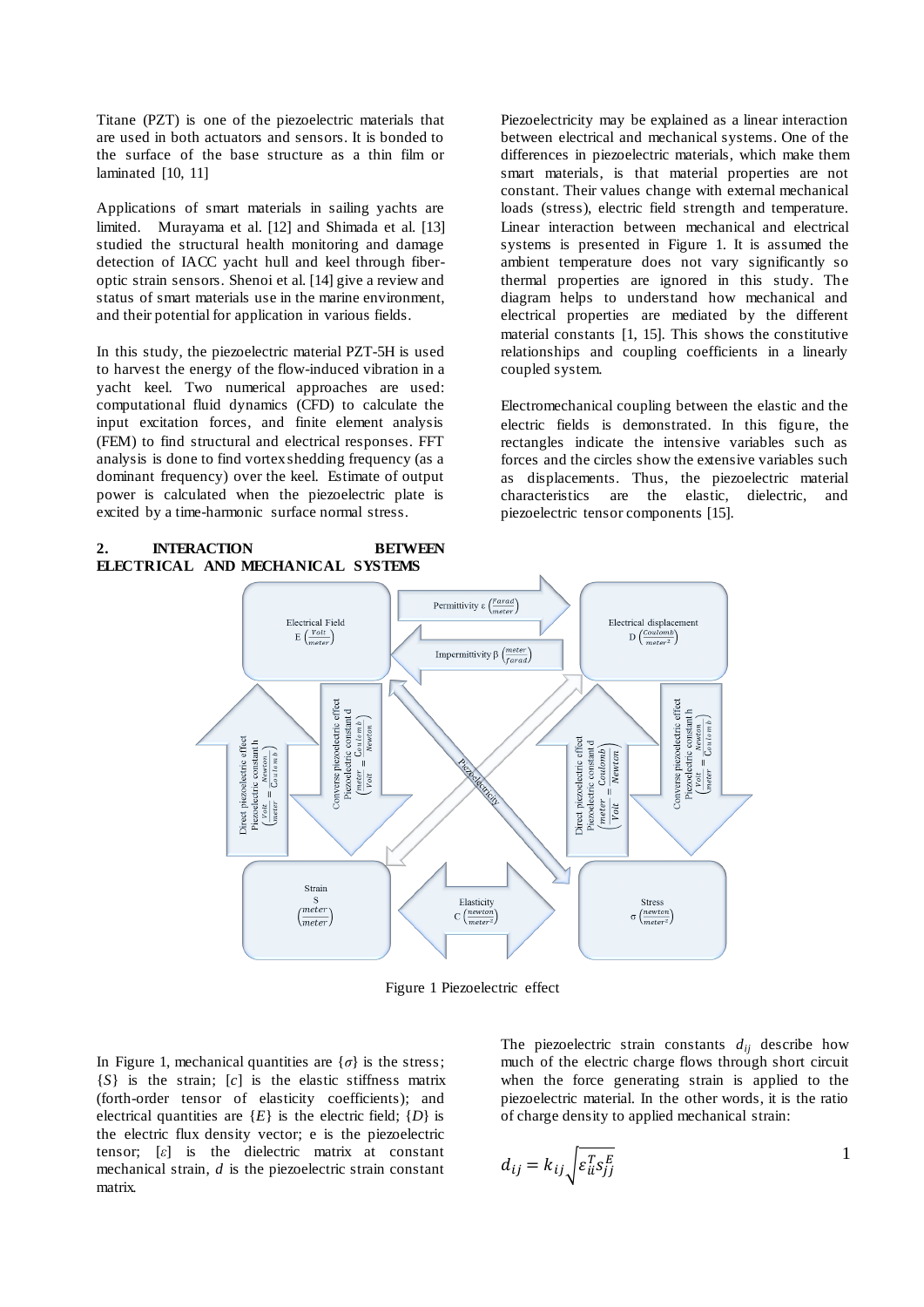Where,  $k_{ij}$  is the electromechanical coupling factor. It is a material constant which shows effectiveness of energy conversion between mechanical and electrical energy. There are three different factors depend on the actuation mode:

- 1. Thickness mode *k <sup>33</sup>*
- 2. In-plane mode  $k_{31} = k_{32}$
- 3. Shear mode  $k_{15}=k_{24}$

Then dielectric matrix can be given by substituting those electromechanical coupling factors which are:

$$
d_{31} = k_{31} \sqrt{\varepsilon_{33}^T \varepsilon_{11}^E}
$$

$$
d_{33} = k_{33} \sqrt{\varepsilon_{33}^T \varepsilon_{33}^E}
$$

$$
d_{15} = k_{15} \sqrt{\varepsilon_{11}^T \varepsilon_{55}^E}
$$

### 2.1 GOVERNING EQUATIONS AND FINITE ELEMENT FORMULATION

Very often the solutions to these mathematical problems are complicated. The behaviours of the system cannot be seen explicitly and directly from the solutions; and numerical calculations have to be made for further examination of the system.

Hamilton's principle is used for theoretical derivations of the piezoelectric material governing equations of motion [2].

$$
\delta \int_{t_1}^{t_2} (K - H + W) dt = 0
$$

Here,  $K$  is the kinetic energy and  $H$  is the total potential energy. Kinetic energy and electric enthalpy function are called Lagrangian work *L*. *W* is the virtual work; *δ*  denotes the variation; *t<sup>2</sup>* and *t<sup>1</sup>* are starting and finishing time, respectively. The total kinetic energy *K* for volume *V* of the piezoelectric material is [16]:

$$
K = \frac{1}{2} \int_{V} \dot{u}^{T} \rho \dot{u} \, dV
$$

Where,  $\dot{u}$  is the velocity field vector and  $\rho$  is the mass density. The potential energy *H* includes mechanical strain and electrical potential energies. It is also called the electric enthalpy:

$$
H = \frac{1}{2} \int_{V} \left( \sigma_{ij}^{T} S_{ij} - E_{i}^{T} D_{i} \right) dV
$$

Where,  $\sigma^T$  is the stress tensor; *S* is strain tensor; *E* is the electrical field vector and *D* is the electric displacement or induction vector. The total virtual work *W* done by the external mechanical and electrical forces on the domain boundary  $\partial \Omega$  is:

$$
\delta W = \int_{\partial V} T_i \delta u_i \, dV + \int_{\partial \Omega} \rho \delta \phi \, ds \tag{8}
$$

Where  $T_i$  is the surface traction ( $=\sigma_{ij}n_i$ );  $\rho$  is the surface electrical charge  $(=D_i n_i)$  on the domain boundary  $\partial \Omega$ and *Φ* is the electrical potential.

The linear piezoelectric enthalpy function is written as [2]:

$$
H(S_{kl}, E_i) = \frac{1}{2} \{ S_{kl} \}^T [c] \{ S_{kl} \} - \{ S_{kl} \}^T [e]^T \{ E_k \} - \frac{1}{2} \{ E_{kl} \}^T [e] \{ E_{kl} \}
$$

Here, [*c*] is the elasticity coefficients matrix measured at a constant electric field; [*e*] is the piezoelectric constant matrix; [*ε*] is the dielectric constant matrix measured at a constant strain. It is assumed that isothermal process, thermo-mechanical coupling and pyroelectric effects are negligible.

The piezoelectric constitutive equations for the stress  $\sigma$ and the electric displacement *D* are derived from the enthalpy function. These equations were standardized in 1988 by IEEE association [17]. The linear piezoelectric relation of a piezoelectric continuum at a constant temperature and independent variable *S* and *E* is given as:

$$
\{\sigma_{ij}\} = [c_{ijkl}^E] \{S_{kl}\} - [e_{kij}] \{E_k\}
$$
 10

$$
\{D_i\} = [e_{ikl}]\{S_{kl}\} + [g_{ik}S]\{E_k\}
$$
 11

The stress tensor  $\{\sigma_{ij}\}\$ has two effects, mechanical and electrical. The first equation above denotes the converse piezoelectric effect and the second is the direct piezoelectric effect. In the linear piezoelectric constitutive equations, electrical field vector *E* is related to the electric potential field *Φ* given as:

$$
E_k = -\phi_{,k} \tag{12}
$$

The strain tensor  $S_{kl}$  is given as:

$$
S_{k1} = \frac{1}{2} (u_{k,l} + u_{l,k})
$$
 13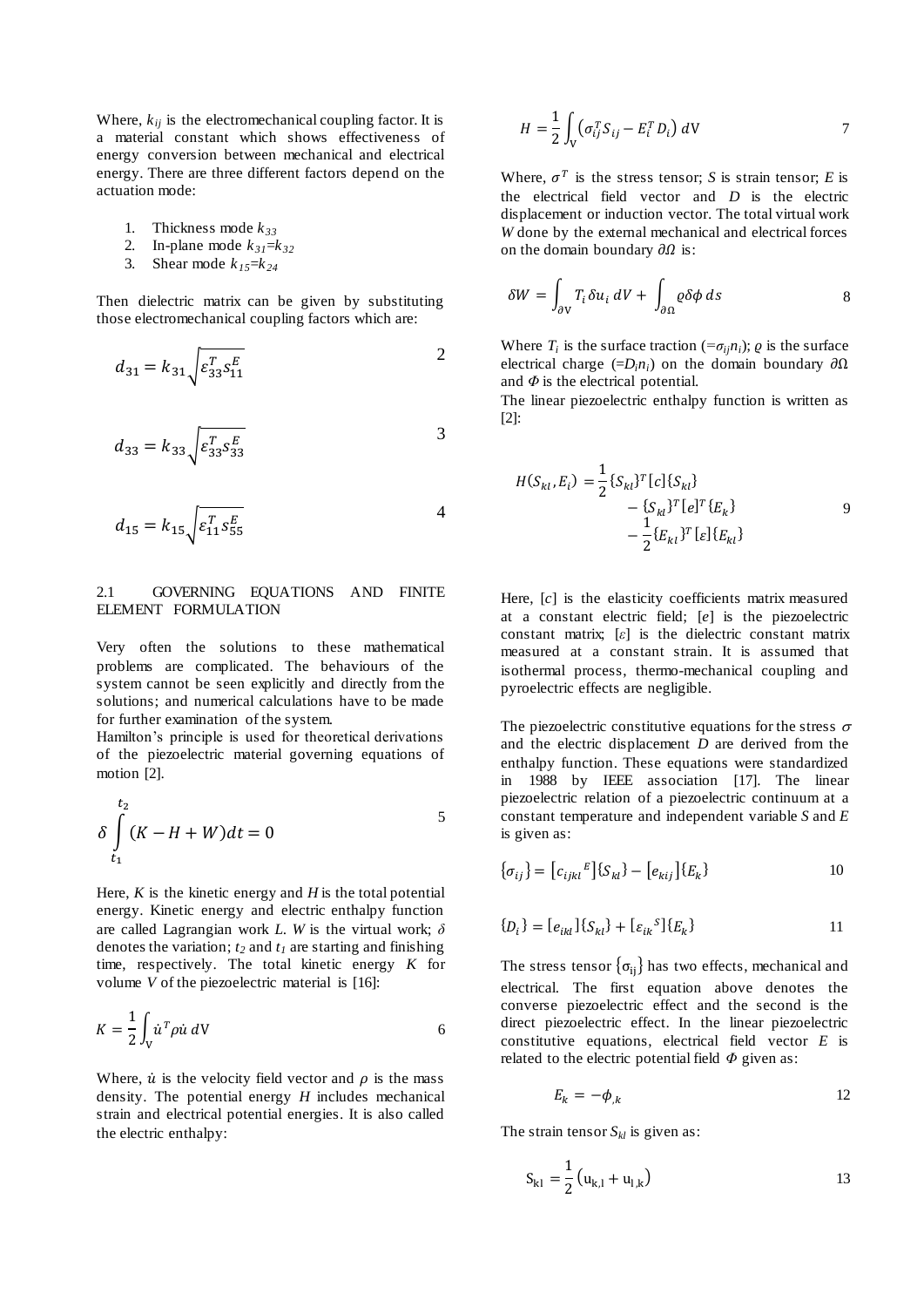An alternate formulation of the linear piezoelectric constitutive equations can be obtained when different independent variables, i.e.  $\sigma$  and  $E$ , are chosen such as:

$$
S_{kl} = s_{ijkl}{}^{E} \sigma_{ij} + d_{kij} E_{k}
$$

$$
D_i = d_{ikl} \sigma_{ij} + \varepsilon_{ik}^{\ \ T} E_k
$$

The virtual work *W* done by external mechanical and electrical loads is then given as [2]:

$$
\delta W = \int_{V} {\delta u}^{T} \{F_{V}\} dV + \int_{\Omega_{S}} {\delta u}^{T} \{F_{\Omega}\} \Omega +
$$
  

$$
{\delta u}^{T} \{F_{P}\} - \int_{\Omega_{\Phi}} {\delta \phi} d\Omega - {\delta \phi} Q
$$

Where,  $\{F_V\}$ ,  $\{F_{\Omega}\}$  and  $\{F_P\}$  are the body, surface and the point load vectors, respectively.  $\phi$  is the electrical potential;  $\rho$  is the surface charge density;  $\dot{\theta}$  is the total charge on the surfaces.  $\Omega$ s is the external mechanical loading surface, and  $\Omega \phi$  is the external electrical loading surface.

By taking the constitutive equations into account and substituting the other parameters, Hamilton's principle yields the governing equations of motion in variational form [18]:

$$
-\int_{V} [\rho[\delta \dot{u}]^{T}[\dot{u}] - {\delta S}^{T}[\epsilon^{E}] \{S\} + {\delta S}^{T}[\epsilon^{E}]^{T} \{E\} + {\delta E}^{T}[\epsilon^{S}] \{S\} + {\delta E}^{T}[\epsilon^{S}] \{E\} + {\delta u}^{T}[\epsilon_{V}^{S}] dV + \int_{\Omega_{S}} {\delta u}^{T}[\epsilon_{\Omega}^{S}] d\Omega + {\delta u}^{T}[\epsilon_{P}^{S}] - \int_{\Omega_{\Phi}} {\delta \phi} d\Omega - {\delta \phi} Q = 0
$$

The mechanical displacement  $[u]$  and electric potential field  $\phi$  are unknown functions. Hence, Finite element method is used to calculate these variables. To define finite element formulation the displacement is related to corresponding node values by the mean of the shape function. Similarly, the strain field and the electrical field are related to nodal displacements and potential by shape functions derivatives.

The elementary matrix form of governing equations can be obtained by substituting the nodal values into the above equations.

$$
\begin{bmatrix} M & 0 \\ 0 & 0 \end{bmatrix} \begin{bmatrix} \ddot{u} \\ 0 \end{bmatrix} + \begin{bmatrix} C^U & 0 \\ 0 & 0 \end{bmatrix} \begin{bmatrix} \dot{u} \\ 0 \end{bmatrix} + \begin{bmatrix} K^u & K^z \\ K^{z^T} & K^V \end{bmatrix} \begin{bmatrix} u \\ v \end{bmatrix} \qquad 18
$$

$$
= \begin{Bmatrix} F \\ Q \end{Bmatrix}
$$

Here,  $[M]$  is the mass matrix;  $[C<sup>u</sup>]$  is the mechanical damping matrix;  $[K^u]$  is the mechanical stiffness ;  $\{u\}$  is the displacement vector;  ${F}$  is the external force vector.  $[K^Z]$  is the piezoelectric coupling matrix which contains piezoelectric constants in either [*d*] form (strain/electric field) or [*e*] form (stress/electric field);  $[K^V]$  is the dielectric permittivity matrix; *V* is the electric voltage vector; and {*Q*} is the externally applied charge vector.

#### **3. BOUNDARY CONDITION DEFINITION**

An America's Cup Keel developed by Werner et al under the version 5 of the IACC rules is used for the numerical study [12, 19]. Mylonas and Sayer presented the forces acting on the keel model [20]. A good accuracy has been found between CFD results and the experimental results. Different keel bulb configurations were used such as with winglets in different location on the bulb and no winglet in their study. In this study, no winglet configuration was chosen.

Pressure fluctuations on the surface are due to the vortices being shed from the body. They may excite the structure to vibrate and generate acoustic sound [21]. The frequency of excitation force is equal to the vortex shedding frequency, which depends on the shape and size of the body, the velocity of the flow, the surface roughness and the turbulence of the flow.

The relation between vortex shedding frequency  $(f_s)$ and flow speed (*U*) is identified by the Strouhal number (*St*).

$$
St = \frac{f_s c}{U}
$$

where *c* is a characteristic length.

The commercial CFD package STAR-CCM+ was used to calculate the pressure distribution on the structure. A spectral analysis was performed on the results to find the vortex-shedding frequency. The frequency of pressure fluctuations was found in the range of 32-40 Hz. The corresponding Strouhal Number is in the range of 0.18-0.20 (Figure 2). This result is reasonable when compared with open literature [22, 23].

18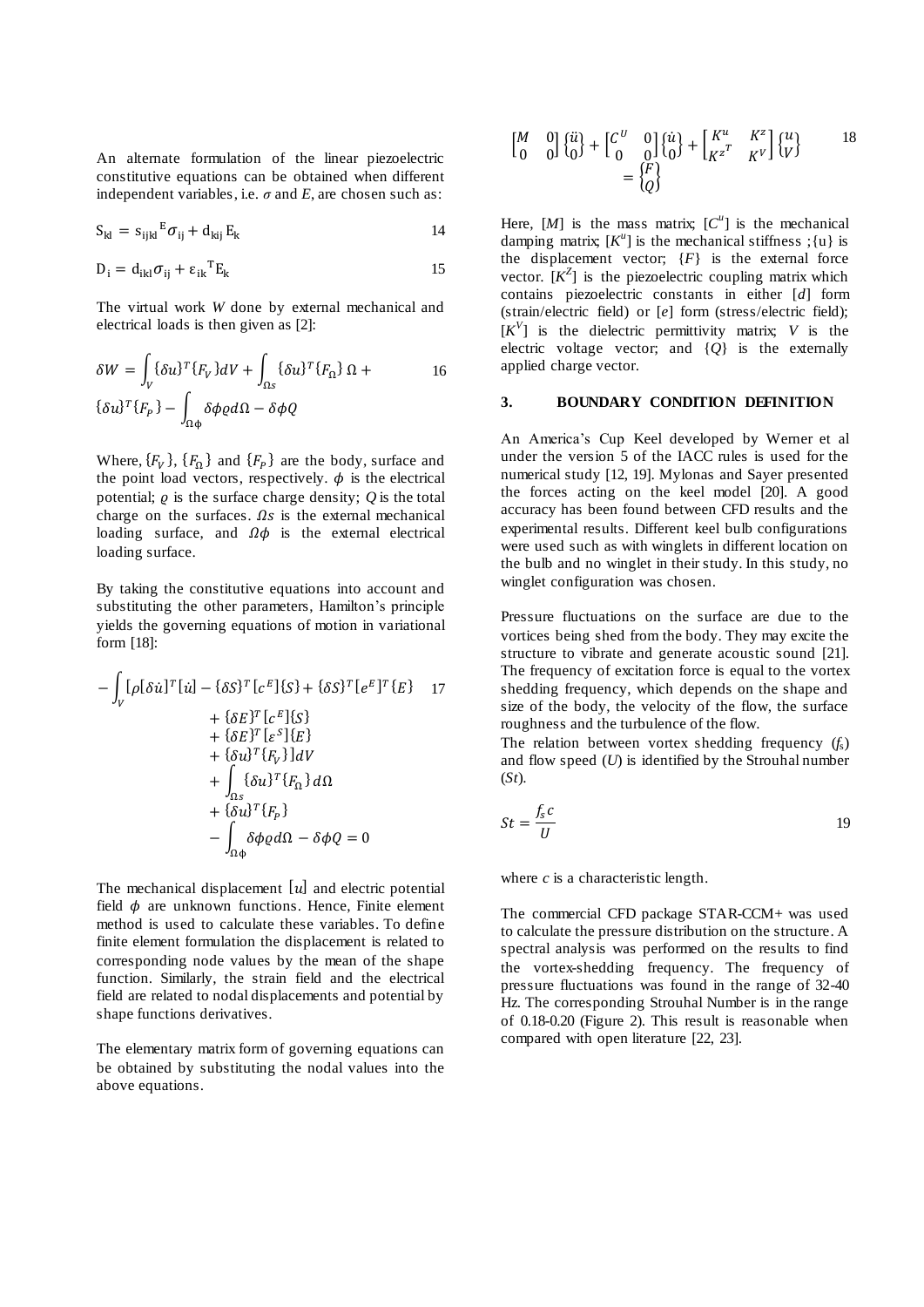



Figure 2 Sound Pressure Level derived from lifting force vs. Strouhal Number



Figure 3 Sound Pressure Level derived from lifting force vs. Frequency

# **4. ENERGY HARVESTING FROM FLOW-INDUCED VIBRATION OF KEEL**

The piezoelectric materials (PZT-5H plate element) are bounded on the port side and starboard side surfaces of the fin (Figure 4). The thickness h is 1 mm; the top and the bottom surface dimensions are 80x80mm. It is considered the PZT, poled in thickness direction (*z* or *x<sup>33</sup>* axis), is excited by harmonic pressure (*p*). The finite element model is shown in Figure 4.The thickness of the fin is very thin compared with the base structure. Top and bottom surfaces are electrodes and are connected by a simple electrical circuit.

Although pressure that on the surface is imposing in thickness direction of surfaces total force is bending the structure. The piezoelectric material data should be set up by respect to actuation mode. The elastic compliance matrix *s*; the piezoelectric constant *d*; and the permittivity matrix *ε* are given for the PZT poled in the Z (or  $x_{33}$ ) direction [24]: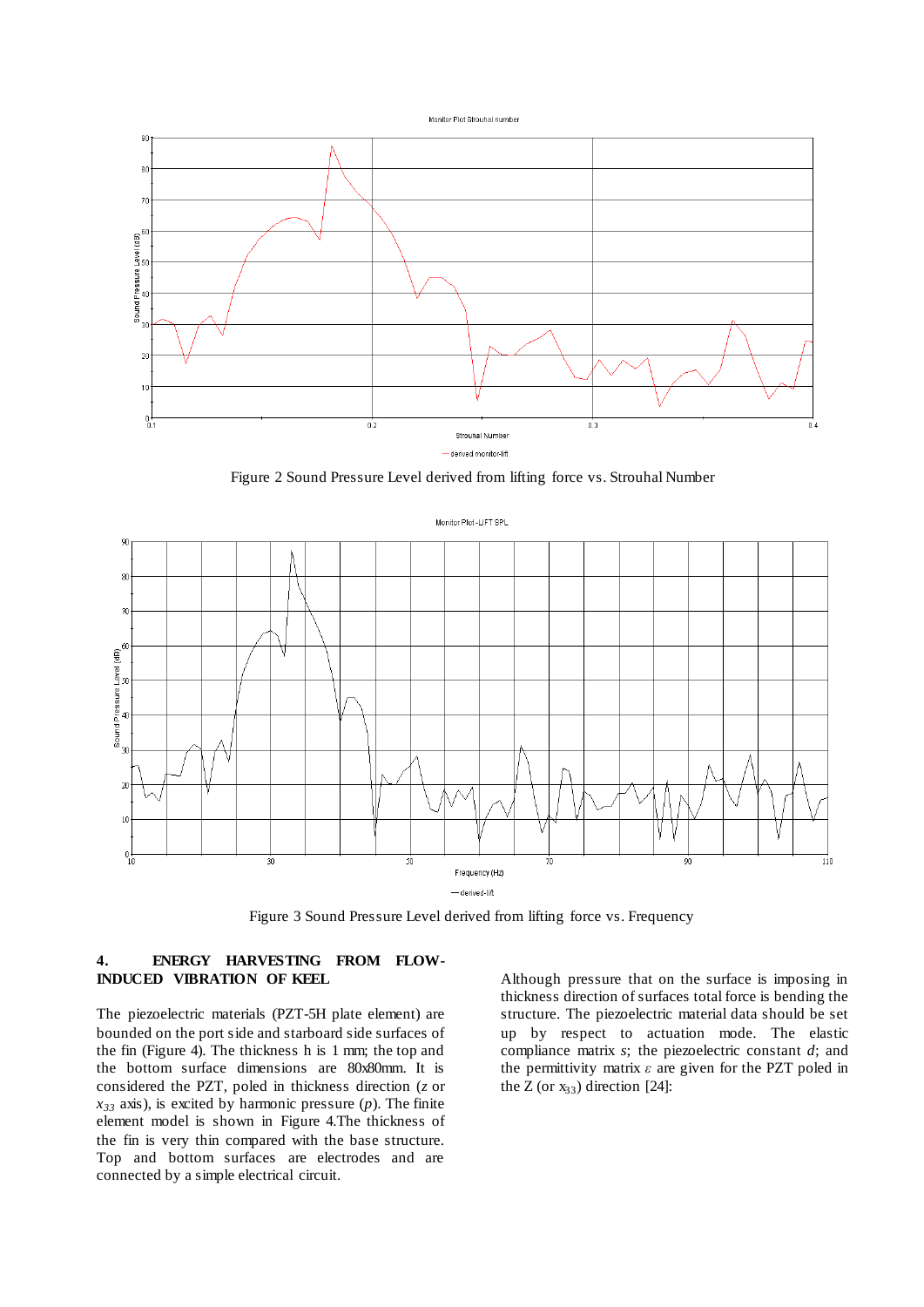$$
\begin{bmatrix}\ns_1 & s_{12} & s_{13} & 0 & 0 & 0 \\
s_{21} & s_{11} & s_{31} & 0 & 0 & 0 \\
s_{13} & s_{13} & s_{33} & 0 & 0 & 0 \\
0 & 0 & 0 & s_{44} & 0 & 0 \\
0 & 0 & 0 & 0 & s_{44} & 0 \\
0 & 0 & 0 & 0 & 0 & s_{56}\n\end{bmatrix}
$$
\n
$$
\begin{bmatrix}\nd\end{bmatrix}^T = \begin{bmatrix}\n0 & 0 & d_{31} \\
0 & 0 & d_{31} \\
0 & 0 & d_{33} \\
0 & d_{15} & 0 \\
0 & 0 & 0\n\end{bmatrix};
$$
\n
$$
\begin{bmatrix}\n\varepsilon\end{bmatrix} = \begin{bmatrix}\n\varepsilon_{11} & 0 & 0 \\
0 & \varepsilon_{11} & 0 \\
0 & 0 & \varepsilon_{33}\n\end{bmatrix};
$$

Here;  $s_{66}=2$  ( $s_{11}-s_{12}$ ); and the superscript "*T*" is matrix transpose.  $\varepsilon_0$  is permittivity of free space.  $\rho$  is the mass density.



Figure 4 Physical model of the keel bulb bounded by the piezoelectric patches

#### 4.1 STATIC ANALYSIS

At the beginning, a static analysis is performed to determine the static capacitance *Co*. This value will be used to determinate the static impedance. Boundary conditions are determined as the top electrodes of the piezoelectric patch are applied 1V and bottom electrodes are grounded (V=0 volt).

As motion is time-harmonic, output power depends on the real part of impedance. The value is used to calculate impedance *Z*:

$$
Z = \frac{1}{\omega \mathcal{C}_o} \tag{20}
$$

Here,  $\omega$  is the rotational frequency (1/sec).

The major surfaces of the piezoelectric patch are electroded and a circuit with impedance *Z* (at timeharmonic motion) connects the electrodes.

#### 4.2 MODAL ANALYSIS

Maximum benefit of the piezoelectric material can be obtained by installation at correct location with maximum strain. Therefore, the deformation due to pressure fluctuations of the surface is investigated before piezoelectric patch is added. It is expected to achieve higher output voltage at the natural frequency of the structure.

A modal analysis was carried out to estimate the natural frequencies of the structure without and with piezoelectric patch. Short circuit electrical boundary conditions are added for PZT bounded structure. In other words, top and bottom surfaces of piezoelectric materials are grounded (V=0 Volt). The results are given in Table 1.



Figure 5 Finite element model of keel bulb bounded by the piezoelectric patch

| Table 1 Comparison between the natural frequencies |  |  |  |
|----------------------------------------------------|--|--|--|
| for the keel Bulb vs. the keel Bulb bounded        |  |  |  |
| piezoelectric material                             |  |  |  |

| Mode<br>No | Frequency<br>(Hz) | Frequency with PZT<br>(Hz) |
|------------|-------------------|----------------------------|
|            | 1.3897            | 1.5346                     |
| 2          | 2.4272            | 2.7031                     |
| 3          | 9.3596            | 9.4822                     |
| 4          | 16.917            | 16.752                     |
| 5          | 36.571            | 35.79                      |
| 6          | 74.073            | 79.934                     |
|            | 80.299            | 82.15                      |

The mode shape gives preliminary idea about the location that piezoelectric material should be laminated on the structure. The result in Table 1 shows the natural frequency can be shifted when electrical load on the piezoelectric structure is controlled.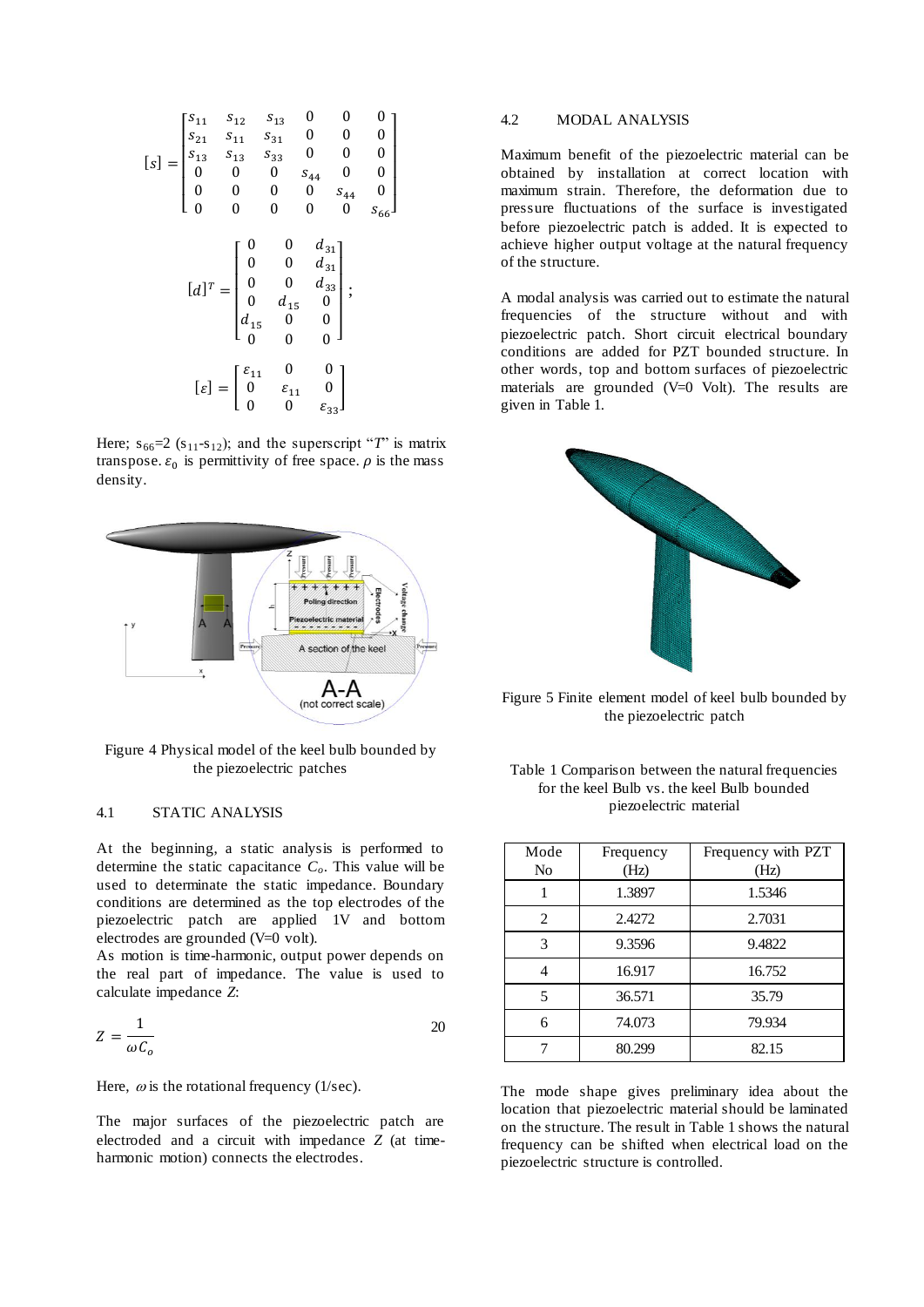

Figure 6 Mode Shapes of the keel bulb

## 4.3 HARMONIC ANALYSIS

A harmonic analysis was performed to find the charge on the electrodes of piezoelectric patch at a frequency around the range of vortex shedding frequency. The structure is excited by the flow and the response is in the form of electrical output. It is expected to find higher output at the natural frequency of the structure. As motion is time-harmonic, output power depends on the real part of impedance.

The average output electrical power per unit plate area over a period is [25]:

$$
P_2 = \frac{1}{2} |\bar{I}|^2 Re\{Z\} \tag{21}
$$

The result of output voltage is given in Figure 7. Although dominant frequency due to the vortex shedding is around 35 Hz, it is clear that the material develop higher voltage at structure's natural frequencies.

Mechanical input power  $(P_1)$  can be calculated by using velocity  $\dot{u}_3$  which is in the *z* ( $x_{33}$ ) axis and at the surfaces:

$$
P_1 = \frac{1}{2}p(\dot{u}_3 + \dot{u}_3) = pRe\{\dot{u}_3\}
$$

The asterisk represents a complex conjugate. The efficiency of the piezoelectric harvester is the ratio of output power and input power.

$$
\eta = \frac{P_2}{P_1} \tag{23}
$$

The efficiency of the system at different frequency is shown in Figure 8. The efficiency is proportional to excitation frequency. An abnormal behaviour is observed in the plot. It might be due to static definition of impedance in a dynamic problem.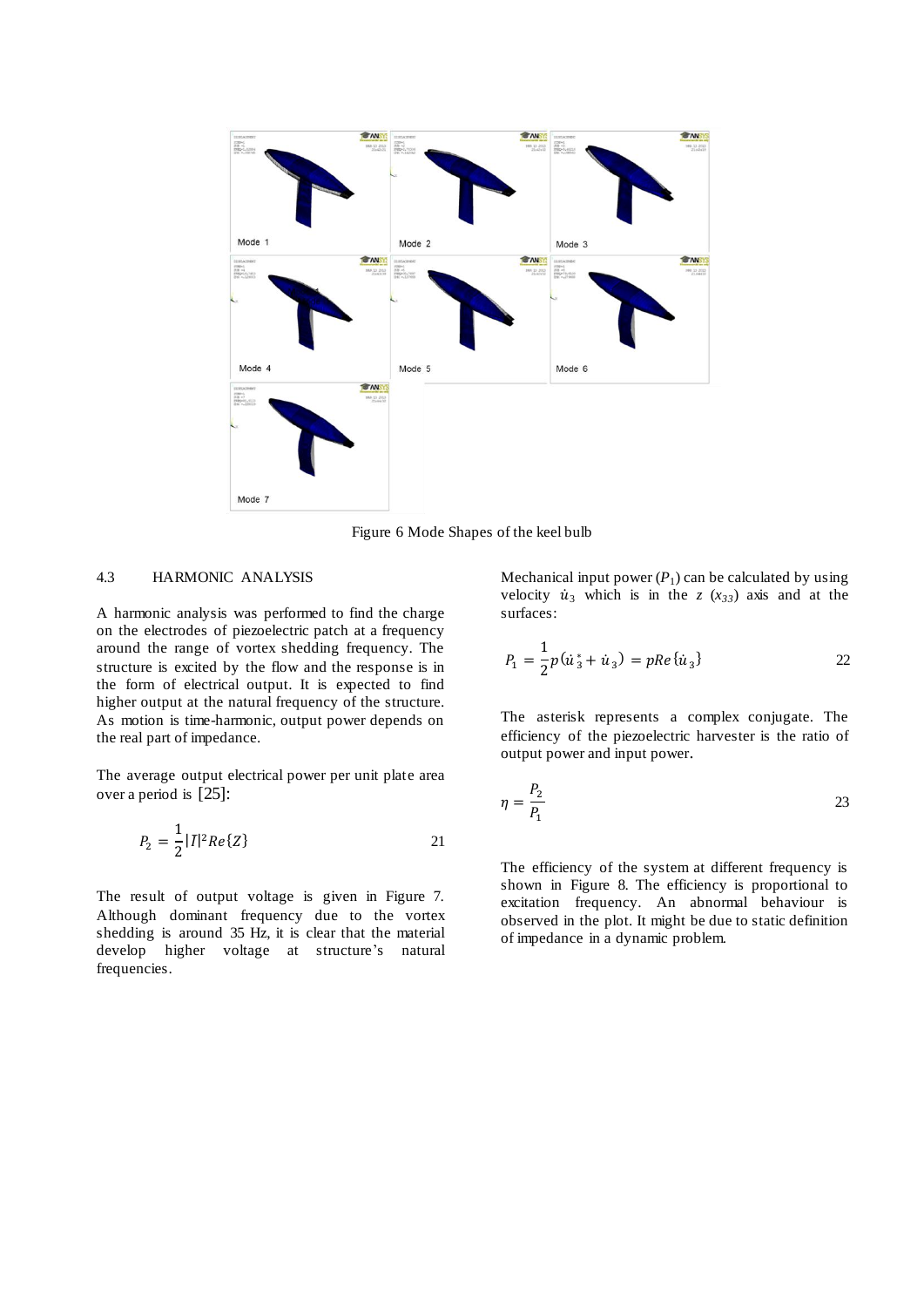

Figure 7 Output voltage versus frequency



Figure 8 Efficiency of generating power

# **5. CONCLUSIONS**

The present study proposed a new concept into the sailing and marine industry to save energy by harvesting unused (waste) vibration energy due to the flow around the structure. It can be also called a technology transfer as this concept has been successfully applied for aerospace structures.

A piezoelectric patch was installed on the keel of a yacht. A CFD analysis was carried out to find the excitation force and the predominant frequency. Next, a finite element study was performed to investigate the response of the structure and the generated electricity by piezoelectric patch.

It was observed that the output power is dependent on real part of impedance which is resistance of piezoelectric material. It is expected that piezoelectric system is more efficient at higher frequencies.

Piezoelectric effect occurs under stress and the direction of the stress. Flow pressure generates load in the thickness direction, however total pressure deforms the structure. The type of forces on the piezoelectric patch is important for correct selection of piezoelectric material. If the dominant forces are imposed in the thickness direction then piezoelectric patch operates with thickness-stretch mode and the corresponding piezoelectric constant *dij* is the important property. Flow causes bending motions on the structure so piezoelectric material operates with thickness-shear modes. In this case the parameter  $d_{31}$  plays the significant role and must be considered.

It is also interesting to investigate this concept study applied to a mast and rigging structure (due to the bluff body nature of the mast), and even on sails in certain sailing conditions as it is expected the influence of the flow-induced vortex vibration to be more significant.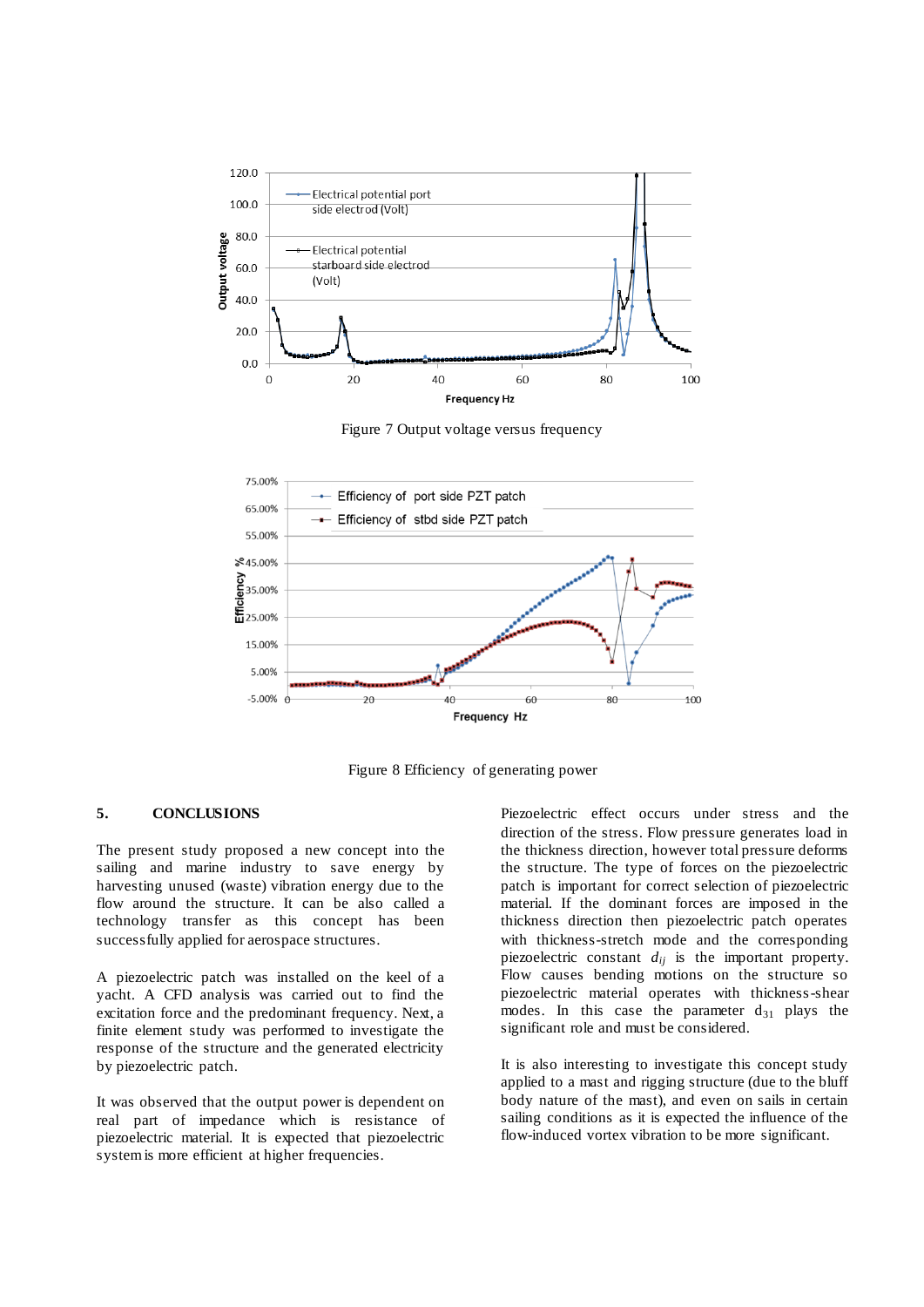Future work will follow and will consist of experimentally investigating the piezoelectric effect of PZT bonded on a fin (Figure 9) or flat plate in a towing tank, with measurements of vibration, damping and electrical output, seconded by further numerical validation at full scale. A closed electric circuit will be attached to piezoelectric patch (called piezoelectric shunt damping system) in order to reduce vibration.



Figure 9 A piezoelectric patch on a test fin

## **6. ACKNOWLEDGEMENTS**

The authors would like to thank Prof. O. Turan for bringing the idea and opportunity to study this topic, and Prof. S. Day for giving access to test facilities and equipment. The authors also acknowledge the experience and discussion shared with Mr. P. Zoet, CEO of PZDynamics. Finally, the authors are grateful to the faculty of engineering of Strathclyde University for providing access to HPC facilities.

## **7. REFERENCES**

- 1. IKEDA, T., 'Fundamentals of piezoelectricity'. Oxford ; New York : *Oxford University Press*, 1996.
- 2. TZOU, H.S., 'Piezoelectric shells- Distributed sensing and control of continua'*.* Dordrecht, Netherlands: Kluwer Academic Publishers (*Solid Mechanics and Its Applications*) 19, 1993.<br>JIASHI,
- 3. JIASHI, Y., HONGGANG, Z., and YUAMTAI, H., 'Performance of a Piezoelectric Harvester in Thickness--stretch Mode of a Plate'*. IEEE Transactions on Ultrasonics, Ferroelectrics, and Frequency Control*, 52(10): p. 1872-1876, 2005.
- 4. KONG, N., et al., 'Resistive impedance matching circuit for piezoelectric energy harvesting'*. Journal of Intelligent Material Systems and Structures*, 21(13): p. 1293-1302, 2010.
- 5. BADEL, A., et al., 'Single crystals and nonlinear process for outstanding vibrationpowered electrical generators'*. IEEE transactions on ultrasonics, ferroelectrics, and frequency contro*l, 53(4): p. 673-684, 2006.
- 6. JI, H., et al., 'Semi-active vibration control of a composite beam by adaptive synchronized

switching on voltage sources based on LMS algorithm'*. Journal of Intelligent Material Systems and Structures*, 20(8): p. 939-947, 2009.

- 7. RAKBAMRUNG, P., et al., 'Performance comparison of PZT and PMN–PT piezoceramics for vibration energy harvesting using standard or nonlinear approach'*. Sensors and Actuators* A: Physical, 163(2): p. 493-500, 2010.
- 8. BADEL, A., et al., 'Piezoelectric vibration control by synchronized switching on adaptive voltage sources: Towards wideband semiactive damping'*. The Journal of the Acoustical Society of America*, 119: p. 2815, 2006.
- 9. SCHMIT, L.A. and FARSHI, B., 'Optimum laminate design for strength and stiffness'*. International Journal for Numerical Methods in Engineering*, 7(4): p. 519-536, 1973.
- 10. HWANG, W.-S. and PARK, H.C., 'Finite element modeling of piezoelectric sensors and actuators'*. AIAA journal*, 31(5): p. 930-937, 1993.
- 11. KUMAR, N. and SINGH, S.P., 'Vibration control of curved panel using smart damping'*. Mechanical Systems and Signal Processing*, 30: p. 232-247, 2012.
- 12. WERNER, S., 'Computational hydrodynamics applied to an America's Cup class keel-best practice and validation of methods'. *Chalmers University of Technology*, 2006.
- 13. SHIMADA, A., et al., 'Damage Detection for International America's Cup Class Yachts Using a Fiber Optic Distributed Strain Sensor'*. IEICE transactions on electronics*, 86(2): p. 218-223, 2003.
- 14. SHENOI, A., WADDAMS, A., and SINHA, A., 'Smart Materials in the Marine Environment – a State of the Art Review', A.W. Ajit Shenoi, Ashutosh Sinha, Editor, *Materials Knowledge Transfer Network (KTN*), 2009.
- 15. HEYWANG, W., LUBITZ, K., and WERSING, W., 'Piezoelectricity: Evolution and Future of a Technology'. Vol. 114, *Springer Verlag*, 2008*.*
- 16. TZOU, H. and TSENG, C., 'Distributed vibration control and identification of coupled elastic/piezoelectric systems: finite element formulation and applications'. Mechanical *Systems and Signal Processing*, 5(3): p. 215- 231, 1991.
- 17. MEITZLER, A., et al., 'IEEE standard on piezoelectricity'*. IEEE*, New York, 1988.
- 18. PIEFORT, V., 'Finite element modelling of piezoelectric active structures', *Université Libre de Bruxelles*, 2001.
- 19. WERNER, S., et al., 'Computational fluid dynamics validation for a fin/bulb/winglet keel